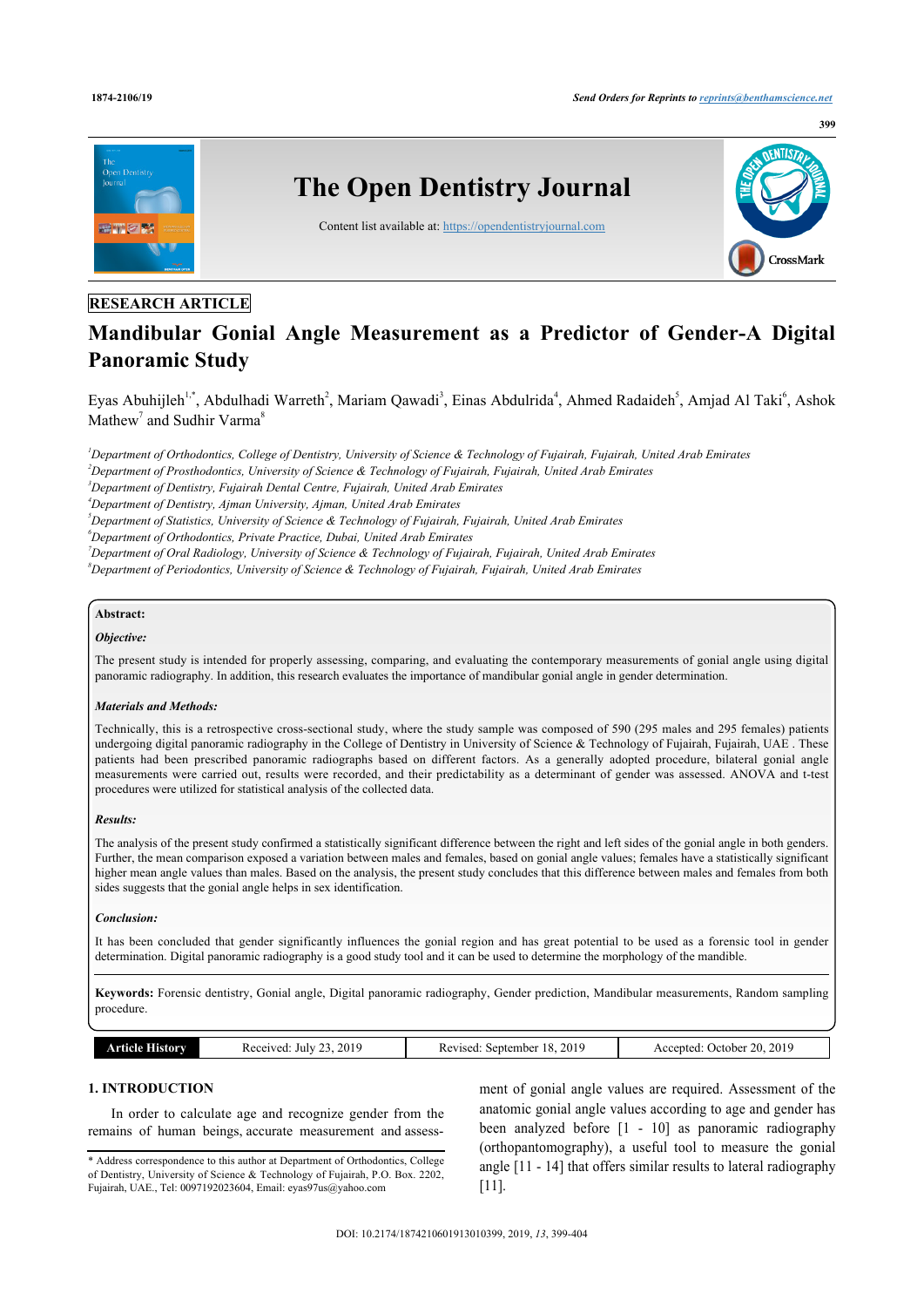However, previous studies on the current area of interest show mixed results as some of the studies [1, 15 - 17] suggest that gonial angle values can be used for determining age and gender, while some [6, 18, 19] hold the idea that there is no statistically significant relationship between gonial values, age, and gender.

For the proper assessment of the mandibular and maxillary vital structure, practitioners most commonly and frequently advise panoramic radiographs (OPGs). This is considered the all-inclusive approach for imaging the number of different dental disorders in one film. It is authentic and a higher degree of prescription suggests that it can be successfully used for studying any morphological variations that are normally observed with changes in ages and has a correlation with gender. If the head positioning is kept constant and standardized, then a suitable duplicability in terms of vertical and angular variables for group comparisons is obtained [20 - 23]. Furthermore, it has been documented in the earlier studies that irrespective of the fact that the horizontal measurement is not much reliable, angular measurement is still carried out in the OPG process with significant reliability.

Because the left side and right side of our body play different roles, this study proposes the hypothesis that the right side gonial angle is significantly different from the left, further; there is a different type of correlation between gender and each side. To evaluate this relationship, a retrospective crosssectional study was carried out of panoramic radiography patients visiting the dental clinic of the University of Science and Technology of Fujairah. Digital panoramic radiographs were traced and evaluated in order to support the research. The study was conducted to better understand the alteration in the gonial region to correlate with gender determination.

#### **2. MATERIALS AND METHODS**

To conduct the current study, we selected the College of Dentistry, University of Science & Technology of Fujairah, Fujairah, United Arab Emirates. Using a simple random sampling procedure, a total of 590 digital panoramic radiographs from the Asian patient's database stored at the Department of Oral and Maxillofacial Radiology were selected. These patients were visiting the dental clinic in University of Science & Technology of Fujairah and thus were evaluated and included in the study. A general consent form was signed by all the participants of the study, which indicates their approval as their information might be used in the clinical research projects. Based on gender, the study sample was categorized into two groups *i.e*. 295 males (with an average age of 37.4 with SD 10.3) and 295 females (with an average age of 32.9 with SD 10.7) (Table **1**). Having 590 subjects delivered greater than 86% power of the sample to detect the differences between male and female.

All the panoramic radiographic images were acquired using Planmeca ProMax® 3D Max panoramic machine (Planmeca Oy, Helsinki, Finland). Exposure parameters were ranging from 64-68 kVp, 6.3-10 mA, and 0.19 s according to the patient's age and size. The adopted inclusion criterion of the present study is significantly matched by all the selected images for analysis.

#### **2.1. Inclusion Criteria**

- Those images were selected that were with high panoramic standard quality and were free from any kind of exposure and positioning errors.
- If all factors and parameters are clearly visible on the  $\bullet$ image obtained through the digital panoramic radiographic process and that for gonial angle a clear tracing can be observed.

# **2.2. Exclusion Criteria**

- Individuals giving a history of orthognathic surgery.
- Individuals with the Temporomandibular Joint Disorder (TMD).
- Syndromes affecting the face/jaw.
- Patient with gross facial asymmetry.
- Any type of general and domestic syndromes that could possibly influence the development of the craniofacial region.
- Any history of facial trauma.
- History of any other major surgery and/ or radiotherapy related to head and neck.
- Mixed dentition.
- Evident radiographic error.

Using the JPG file format, all the required digital panoramic images were saved and for linear and angular measurement they were exported to Planmeca Romexis® software. Following the well-developed procedure, panoramic landmarks were located, identified, and marked on the selected radiograph using the calibration. A single examiner determined the gonial angle measurements and they were undertaken as described by Upadhyay *et al*. 2012 [24] measuring between 2 tangents from the gonion; whereas the one campaigning overbearingly with the posterior edge of the mandibular ramus while the other anteriorly along the inferior edge of the body of the jaw bone (Fig. **1**). For obtaining an average value, a consensual measurement was performed both for the right and left-hand sides of the radiograph.

## **3. RESULTS**

#### **3.1. Statistical Analysis**

A type of pilot study prior to collecting data for the whole sample was carried out, in which the reliability of the measure was tested by an expert through data from 25 subjects. Following this, data from the targeted study sample were collected and coded in Statistical Software for Social Sciences (IBM SPSS Inc, Chicago, III) for further analysis. One sample and paired sample t-test were carried out to determine the differences between the right and left sides of the gonial angle in both genders and to determine the differences between the same sides of the gonial angle in both genders. The study group consisted of 590 digital panoramic radiographs (295 males and 295 females). The reliability analysis for all the dependent variables under study was calculated by using Cronbach's Alpha, and in our case, it was equal to 0.843, which can be considered as good.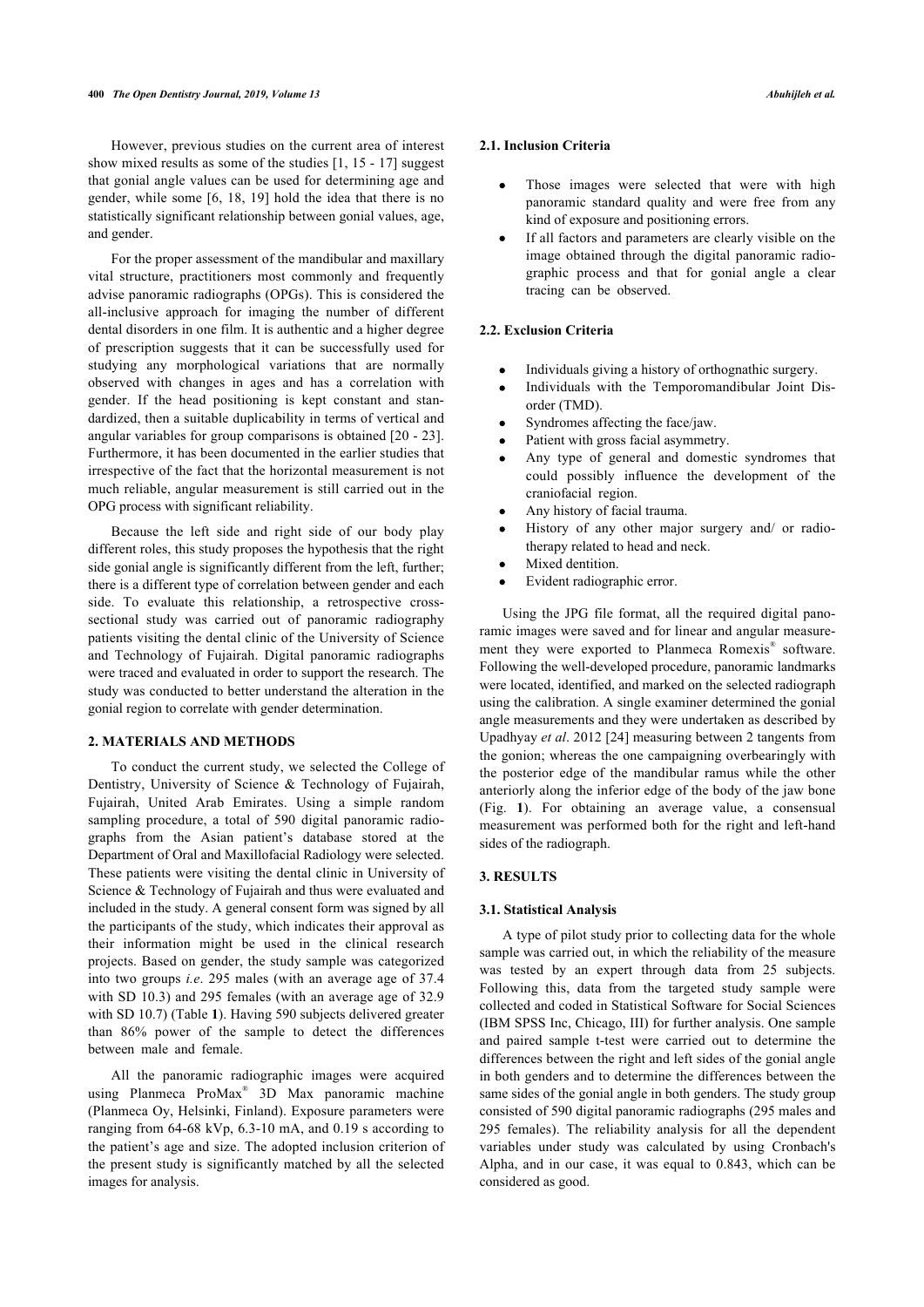| Gender  |     |                  | Range            | Min.             | Max.             | Mean             |                   | <b>Std. Deviation</b> |  |
|---------|-----|------------------|------------------|------------------|------------------|------------------|-------------------|-----------------------|--|
|         |     | <b>Statistic</b> | <b>Statistic</b> | <b>Statistic</b> | <b>Statistic</b> | <b>Statistic</b> | <b>Std. Error</b> | <b>Statistic</b>      |  |
|         | Age | 295              | 44               | 16               | 60               | 32.91            | .781              | 10.676                |  |
| М       | Age | 295              | 49               | 16               | 65               | 37.41            | .565              | 10.296                |  |
| Overall | Age | 590              | 49               | 16               | 65               | 35.79            | .467              | 10.645                |  |

## **Table 1. Descriptive statistics: The average age for males, females and overall.**

## **Table 2. One-sample statistics - Descriptive statistics.**

| <b>Dependent Variable</b> |        | Mean    | <b>Std. Error</b> | 95% Confidence Interval |                    |  |  |
|---------------------------|--------|---------|-------------------|-------------------------|--------------------|--|--|
|                           |        |         |                   | <b>Lower Bound</b>      | <b>Upper Bound</b> |  |  |
| Right Side (590)          |        | 123.198 | 0.315             | 122.581                 | 123.816            |  |  |
| Left Side $(590)$         |        | 124.347 | 0.307             | 123.745                 | 124.95             |  |  |
| Right Side (295)          | Male   | 122.2   | 0.445             | 121.326                 | 123.074            |  |  |
|                           | Female | 124.197 | 0.445             | 123.323                 | 125.07             |  |  |
| Left Side $(295)$         | Male   | 123.403 | 0.434             | 122.551                 | 124.255            |  |  |
|                           | Female | 125.292 | 0.434             | 124.439                 | 126.144            |  |  |

#### **Table 3. Paired samples test: The difference between the right and left side of the gonial angle in both genders.**

| Gender |                             | <b>Paired Differences</b> |                            |                           |                                                     |              |          |                            |                                                |  |
|--------|-----------------------------|---------------------------|----------------------------|---------------------------|-----------------------------------------------------|--------------|----------|----------------------------|------------------------------------------------|--|
|        |                             |                           | <b>Mean Std. Deviation</b> | <b>Std. Error</b><br>Mean | 95% Confidence Interval of the<br><b>Difference</b> |              |          | <b>t-Value Differences</b> | Significant<br><b>Difference</b><br>(2-tailed) |  |
|        |                             |                           |                            |                           | Lower                                               | <b>Upper</b> |          |                            |                                                |  |
| Male   | Right side - Left<br>side   | .203                      | 4.801                      | .280                      | $-1.754$                                            | $-.653$      | $-4.305$ | 294                        | .000                                           |  |
| Female | Right side $-$ Left<br>side | $-1.095$                  | 6.541                      | .381                      | $-1.844$                                            | $-345$       | $-2.875$ | 294                        | .004                                           |  |

#### **Table 4. Male & female ANOVA for the left side and the right side measurements.**

|            |                | <b>Sum of Squares</b> | Df  | <b>Mean Square</b> |        | Sig. |
|------------|----------------|-----------------------|-----|--------------------|--------|------|
| Left Side  | Between Groups | 525.846               |     | 525.846            | 9.471  | .002 |
|            | Within Groups  | 32647.925             | 588 | 55.524             | -      |      |
|            | Total          | 33173.771             | 589 | -                  | -      |      |
| Right Side | Between Groups | 588.002               |     | 588.002            | 10.072 | .002 |
|            | Within Groups  | 34325.797             | 588 | 58.377             |        |      |
|            | Total          | 34913.798             | 589 | -                  |        |      |

Table **2** documents the descriptive statistics for the study sample. Data were presented as a number of sample, mean, standard error, and a 95% confidence interval of the mean of both right and left sides of the gonial angle for each gender.

The average of the gonial angle for the right side and left side for all the subjects was 123.198 and 124.347, respectively, precisely the average R side for the male was 122.2 while for the female was 124.197, also the average for the L side was 123.403 for the male and 125.292 for the female. This shows that the R side and the L side gonial angle for the female was greater than the male in both cases.

Based on the gender, Paired sample t-test was used to compare the mean value for both sides of the gonial angle (Table **3**). A comparison between the right and the Left side gonial angles was performed, and it was found that there was a statistically significant difference between the two sides in both male and female. That is why we cannot depend on the average of the right and left side for each gender.

In consequence, we came up with an idea to compare the right side gonial angle of the female with the right side of the male and do the same for the left side gonial angle (Table **4**).

The analysis of variance ANOVA table gave the above results for left side and right side measurements for both groups; the outputs suggest that there is a statistically significant difference between groups with an exact probability value of 0.002. This leads us to conclude that with a 95% confidence interval if a measurement of the Left side is obtained in the range of 122.48 and 124.33 then the participant must be male. Similarly, an interval obtained between 124.51 and 126.07 with a confidence level of 95% will suggest a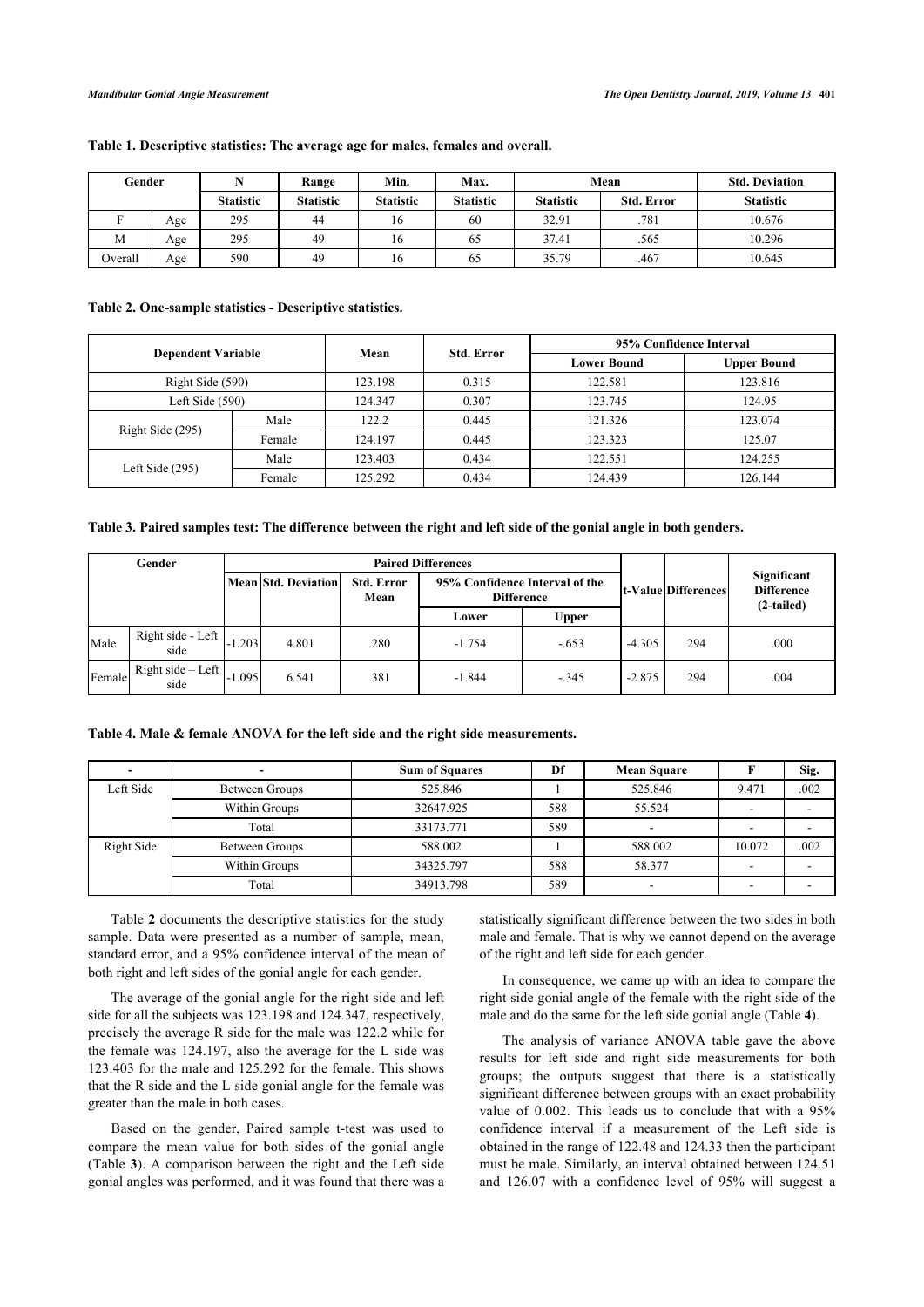female. Further, an interval obtained between 121.28 and 123.12 with a confidence level of 95% for the right side will suggest that the participant is male and otherwise it must be female.



**Fig. (1).** Measurement of the gonial angle on the digital panoramic radiograph.

#### **4. DISCUSSION**

A critical review of the previous literature on the current area of interest revealed that a number of studies have been conducted for analyzing the difference between the values of male and female gonial angles; however, very insignificant research has been carried out regarding analyzing the gender assessment on the basis of values obtained for the gonial angle. This study extends that the existing morphology of the jaw bones can be used for the categorization of genders.

The analysis and study of sex determination are simultaneously important for forensic investigations and for regional differences and population history [25]. In addition to that, determination of the correct age has become an important duty of medicolegal officers in light of the contemporary increasing crimes.

It has been observed that in the entire human body, the two highly sexual dimorphic parts are mandibular condyle and ramus because these are the parts that experience maximum morphological changes in size and restriction during the life span [26]. Based on the above analysis, for the determination of gender, the current study has selected the mandibular gonial angle measurement procedure.

The present study was attempted for assessing the importance of mandibular gonial angle as an aid in sex determination. The study sample was composed of 590 OPGs among which 295 were male and 295 female participants. Based on the fact that OPGs have been accepted as an authentic and reliable procedure for the measurement of angular parameters, this procedure has been selected prior to lateral cephalograms. Similarly, it has been proved that it is not affected by the magnification error and by the coinciding disadvantage of the lateral cephalograms. Further, regardless of its untrustworthiness in horizontal measurement, angular measurements can be carried out with high accuracy and reliability in OPG. Similarly, it has also been proved that an insignificant slight misalignment of the head, which is frequently observed in daily life, cannot significantly influence vertical calculations in the posterior mandible or maxilla, or in the anterior mandible, and minor anteroposterior changes and

inclines are linked with a difference of less than 2% for mandibular measurements in the vertical plane [27]. Consequently, we can conclude that the method used in the present study is considered reliable for the determination of the gonial angle. Moreover, the comparison can be made easy for the left and right sides of the parameters.

It is important to mention that the differences in measurements were very small but were statistically significant. This may be due to the alterations in the making of the x rays or in the manual measurements, which may reduce the credibility of the measurements

Based on gender differences, the present study confirmed a statistically significant difference in gonial angles. The study explicitly revealed that females had statistically significantly higher gonial angles than males. The gender differences were statistically significant in the gonial angle where males have a lower value than females. Findings of the current study are in line with the results of the previous relevant studies [1, 16, 28, 29] which reach the same conclusion; females have a higher gonial angle, this specific result might be due to the remarkable impact of masticatory forces [1]. Particularly, it is observed that an individual with relatively higher masticatory forces has a small gonial angle; men mostly have greater masticatory force than women [30]. On average, bones in male skeleton are relatively thick and large than females; however, this is not universal, because a number of factors other than gender, such as better nutrition and heavy physical activity, determine bone size and thickness [9]. This might also be due to gender hormonal differences; testosterone in males and estrogen in females affect bone metabolism, thereby showing visible changes in radiographs, and contributing to the development of craniofacial morphologic differences between genders. On average, males have greater masticatory force than females which influences the bone size. Literature suggests that muscular tension is the most important determinant of bone formation and in mandible, the mixture of elevating muscles during masticatory movement exerts tension throughout the ramus [31].

Conversely, other researchers found that males showed statistically significant higher mean gonial angle values than females as mentioned in a previous study [32], and others did not find any statistically significant differences between both sexes [27, 33]. A study found that females have a downward and backward rotation in the mandible and males have a forward rotation in the mandible. Hence, the gonial angle values in females are higher than in males. Two factors, such as gender hormonal differences that affect bone metabolism or mastication muscles might be responsible for this difference in the gonial angles. The present study confirmed a significant difference between right and left gonial angles in both sexes, which proved the intrinsic nature of the irregularity of the human mandible. The findings are further supported by the fact that the jaw bone could be physiologically asymmetric, in case malformation is not found or even if the skull base is asymmetric.

The analysis suggests that the final physical design of any completely developed mandible is observed due to the genetic determination, which exposes them as a result of the working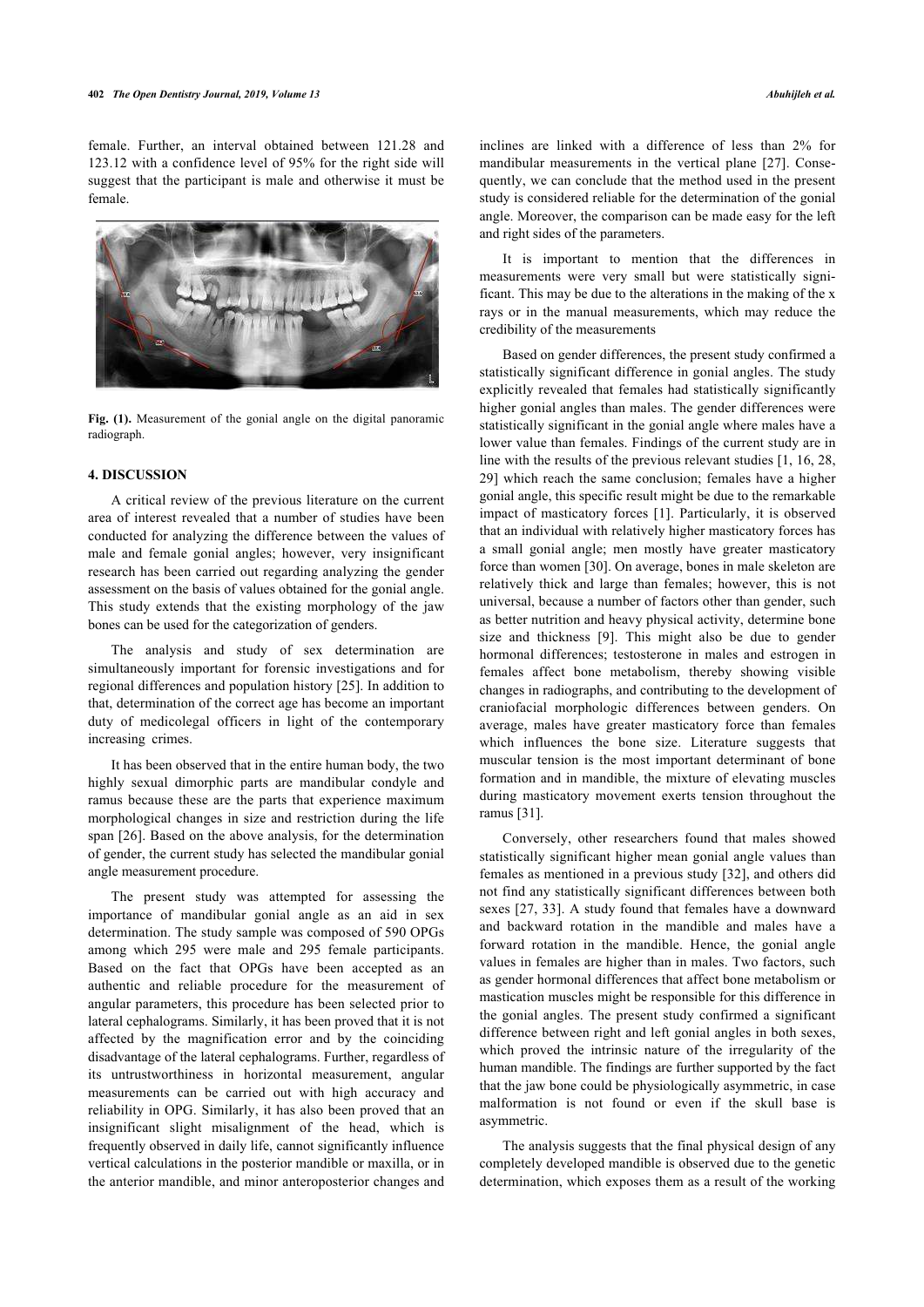environment. Further, the multifaceted design of the jaw bone suggests that it can be used for a number of purposes.

# **CONCLUSION**

Human identification has always been a significantly important task for society. Summing up the above discussion revealed that the outcomes of the current work are in line with the previous relevant literature; using values of gonial angles is significantly important and helpful in the determination of gender. Further, this can be equally used as an important forensic tool in investigations regarding gender identification. The study explicitly revealed that females had statistically significantly higher gonial angles than males. There are two factors responsible for this difference in gonial angles. The first one is gender hormonal differences and this can be described in terms of different concentrations and secretion of different hormones to illustrate that estrogen affects bone metabolism in females while in males, testosterone is the effective factor in bone remodeling. The second factor is that mastication muscles might be responsible for this difference in gonial angles; this can be described as subjects with maximum masticatory force have a small gonial angle since powerful muscles will bend the lower border of the mandible against the ramus, and on average, men have greater masticatory force than women. In this study, we found that there is a significant difference between the right gonial angles of females and the right and also the left gonial angles of males and this can be considered as a determinant for gender.

# **ETHICAL APPROVAL AND CONSENT TO PARTICIPATE**

This study was approved by Ethical committee of University of Science & Technology of Fujairah, Fujairah, UAE. (Reference Number GDF-2017/18-03-S).

#### **HUMAN AND ANIMAL RIGHTS**

No animals were used in this research. All research procedures on humans were followed in accordance with the ethical standards of the committee responsible for human experimentation (institutional and national), and with the Helsinki Declaration of 1975, as revised in 2013. (http://ethics.iit.edu/ecodes/node/3931)

#### **CONSENT FOR PUBLICATION**

All the participants of the study signed a general consent form.

#### **AVAILABILITY OF DATA AND MATERIALS**

The datasets analyzed during the current study are available from the corresponding author upon request.

#### **FUNDING**

None.

#### **CONFLICT OF INTEREST**

The authors declare no conflict of interest, financial or otherwise.

## **ACKNOWLEDGEMENTS**

We would like to acknowledge Mr. Michael Clarito, Radiographic Technician at University of Science & Technology of Fujairah, Fujairah, United Arab Emirates for his assistance in accessing the panoramic radiographs records for assessment and evaluation.

#### **REFERENCES**

- [1] Bhardwaj D, Kumar JS, Mohan V. Radiographic evaluation of mandible to predict the gender and age. J Clin Diagn Res 2014; 8(10): ZC66-9. [http://dx.doi.org/10.7860/JCDR/2014/9497.5045] [PMID: 25478451]
- [2] Afsar A, Haas DA, Rossouw PE, Wood RE. Radiographic localization of mandibular anesthesia landmarks. Oral Surg Oral Med Oral Pathol Oral Radiol Endod 1998; 86(2): 234-41.
- [http://dx.doi.org/10.1016/S1079-2104(98)90131-7] [PMID: 9720101] [3] Ashkenazi M, Taubman L, Gavish A. Age-associated changes of the
- mandibular foramen position in anteroposterior dimension and of the mandibular angle in dry human mandibles. Anat Rec (Hoboken) 2011; 294(8): 1319-25.
- [http://dx.doi.org/10.1002/ar.21429] [PMID: 21714109]
- [4] Gungor K, Sagir M, Ozer I. Evaluation of the gonial angle in the Anatolian populations: From past to present. Coll Antropol 2007; 31(2): 375-8. [PMID: 17847912]
- [5] Uthman AT. Retromolar space analysis in relation to selected linear and angular measurements for an Iraqi sample. Oral Surg Oral Med Oral Pathol Oral Radiol Endod 2007; 104(4): e76-82. [http://dx.doi.org/10.1016/j.tripleo.2007.05.013] [PMID: 17703969]
- [6] Işeri H, Kişnişci R, Altuğ-Ataç AT. Ten-year follow-up of a patient with hemifacial microsomia treated with distraction osteogenesis and orthodontics: An implant analysis. Am J Orthod Dentofacial Orthop 2008; 134(2): 296-304. [http://dx.doi.org/10.1016/j.ajodo.2006.12.014] [PMID: 18675213]
- [7] Gamba TdeO, Alves MC, Haiter-Neto F. Mandibular sexual dimorphism analysis in CBCT scans. J Forensic Leg Med 2016; 38: 106-10.
- [http://dx.doi.org/10.1016/j.jflm.2015.11.024] [PMID: 26773251] [8] Rösing FW, Graw M, Marré B, *et al.* Recommendations for the forensic diagnosis of sex and age from skeletons. Homo 2007; 58(1): 75-89.
- [http://dx.doi.org/10.1016/j.jchb.2005.07.002] [PMID: 17306261] [9] Al-Shamout R, Al-Habahbah A. Age and gender differences in gonial angle, ramus height and bigonial width in dentate subjects. Pak Oral Dent J 2012: 32: 81-7.
- [10] Rai B, Anand S, Jain R. Effect of age and sex: Antegonial and gonial notch of mandible. Internet J Biological Anthropol 2006; 1(1): 3.
- [11] Zangouei-Booshehri M, Aghili H-A, Abasi M, Ezoddini-Ardakani F. Agreement between panoramic and lateral cephalometric radiographs for measuring the gonial angle. Iran J Radiol 2012; 9(4): 178-82. [http://dx.doi.org/10.5812/iranjradiol.8444] [PMID: 23407613]
- [12] Khetani MA, Collett BR, Speltz ML, Werler MM. Health-related quality of life in children with hemifacial microsomia: Parent and child perspectives. J Dev Behav Pediatr 2013; 34(9): 661-8. [http://dx.doi.org/10.1097/DBP.0000000000000006] [PMID: 24213374]
- [13] Bhuyan R, Mohanty S, Bhuyan SK, Pati A, Priyadarshini S, Das P. Panoramic radiograph as a forensic aid in age and gender estimation: Preliminary retrospective study. J Oral Maxillofac Pathol 2018; 22(2): 266-70.
- [http://dx.doi.org/10.4103/jomfp.JOMFP\_90\_17] [PMID: 30158784] [14] Sairam V, Potturi GR, Praveen B, Vikas G. Assessment of effect of
- age, gender, and dentoalveolar changes on mandibular morphology: A digital panoramic study. Contemp Clin Dent 2018; 9(1): 49-54. [PMID: 29599584]
- [15] Huumonen S, Sipilä K, Haikola B, *et al.* Influence of edentulousness on gonial angle, ramus and condylar height. J Oral Rehabil 2010; 37(1): 34-8.

[http://dx.doi.org/10.1111/j.1365-2842.2009.02022.x] [PMID: 19912483]

[16] Abu Alhaija ES, AlBhairan HM, AlKhateeb SN. Mandibular third molar space in different antero-posterior skeletal patterns. Eur J Orthod 2011; 33(5): 570-6. [http://dx.doi.org/10.1093/ejo/cjq125] [PMID: 21187531]